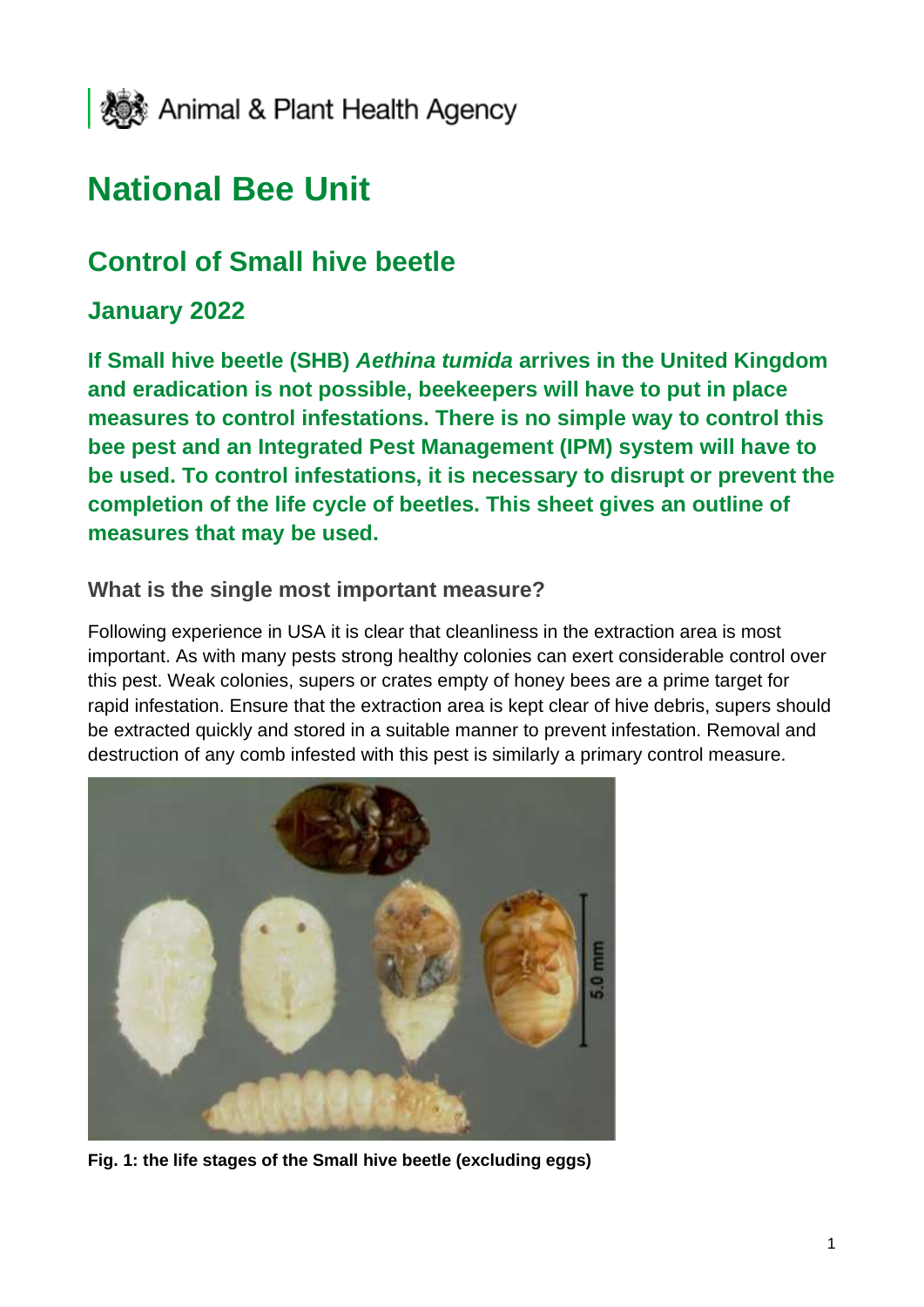In Fig. 1 above, at the bottom is the larva, distinguished from wax moth by the protruding spines on its back and the three pairs of legs near the front. From left to right are the different developmental stages of the pupa, with the top image showing ventral view of a fully developed adult.

### **What chemical control methods are available?**

In the USA the varroacide 'CheckMite+' is used to control Small hive beetle (SHB). Should this pest be confirmed in the UK, it is most probable that this product will be used for control, initially by means of a Special Treatment Authorisation. At the time of writing this product is not approved for any use in the UK (updated March 2014) but can be applied for under the cascade system for prescribing unapproved veterinary medicines. A single strip is cut in half and stapled to a square of corrugated material. This square is placed stripside down onto the floor of the hive so that when beetles burrow under the ridges they contact the strip. Beekeepers in North America report that this treatment is insufficient to control beetles if used alone. The treatment period is six weeks. It must not be carried out with supers on the hive, and these cannot be placed on the hive for at least two weeks after removal. Strips of corrugated plastic that bees don't chew are available.



**Fig. 2: CheckMite+ used in a simple trap**

### **What management techniques are there?**

Many techniques have been proposed and are being developed. The most basic husbandry techniques such as the maintenance of strong colonies and good apiary hygiene are simple but essential when combating SHB. Boosting natural hygienic behaviour in honey bee colonies will also help and narrowing hive entrances to suppress beetle access is important.

### **The Hood Small hive beetle trap**

This trap is used in colonies where Small hive beetles are actively moving around, which is generally at temperatures in excess of 18C. The container is half filled with food grade mineral oil or cider vinegar and placed where the beetles are most active. This can be in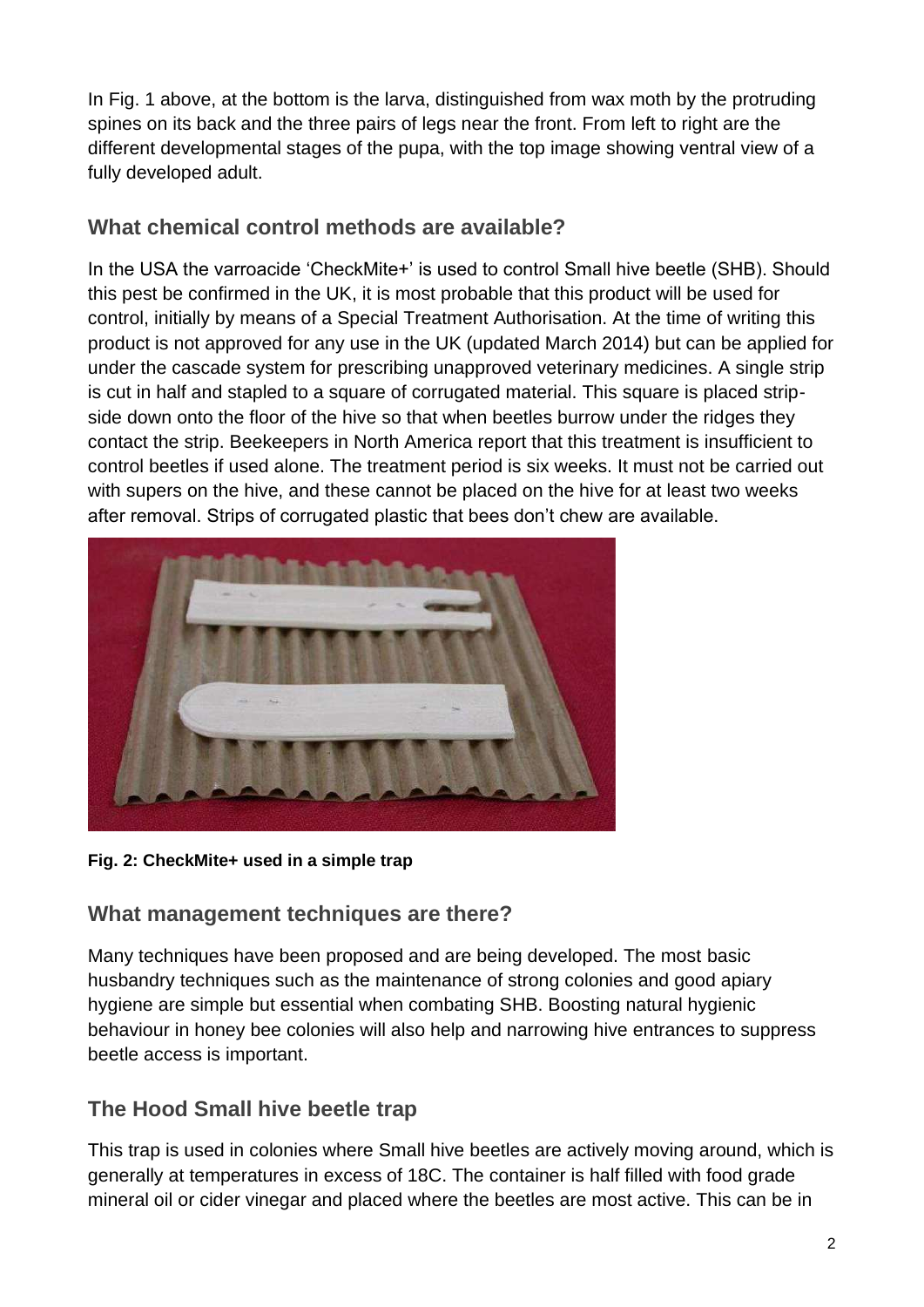the brood nest adjacent to brood combs or in honey supers. Traps can be fitted to either brood or super frames. Bees often block the funnel slot at the top with propolis so it will need to be cleared regularly using a hive tool. If used in the brood box, the space around the trap can be used for drone brood removal as a control measure for Varroa.



**Fig. 3: the Hood SHB trap in a brood frame.**

### **The West beetle trap**

This plastic floor tray is marketed and used in the USA. It is made for the Langstroth hive but could be adapted for use with other hives. The under tray is filled with vegetable oil and covered with a plastic mesh grid so that when beetles go down to the floor they drop through the slots and drown in the oil. Any Small hive beetle larvae leaving the hive to pupate would similarly drop through the slots. The floor is only used during active beetle periods and is easily cleaned if it has not dried out. The floor needs to be maintained in a level position and unless the hive is truly watertight, may flood out when it rains.



**Fig. 4: the West plastic floor tray**